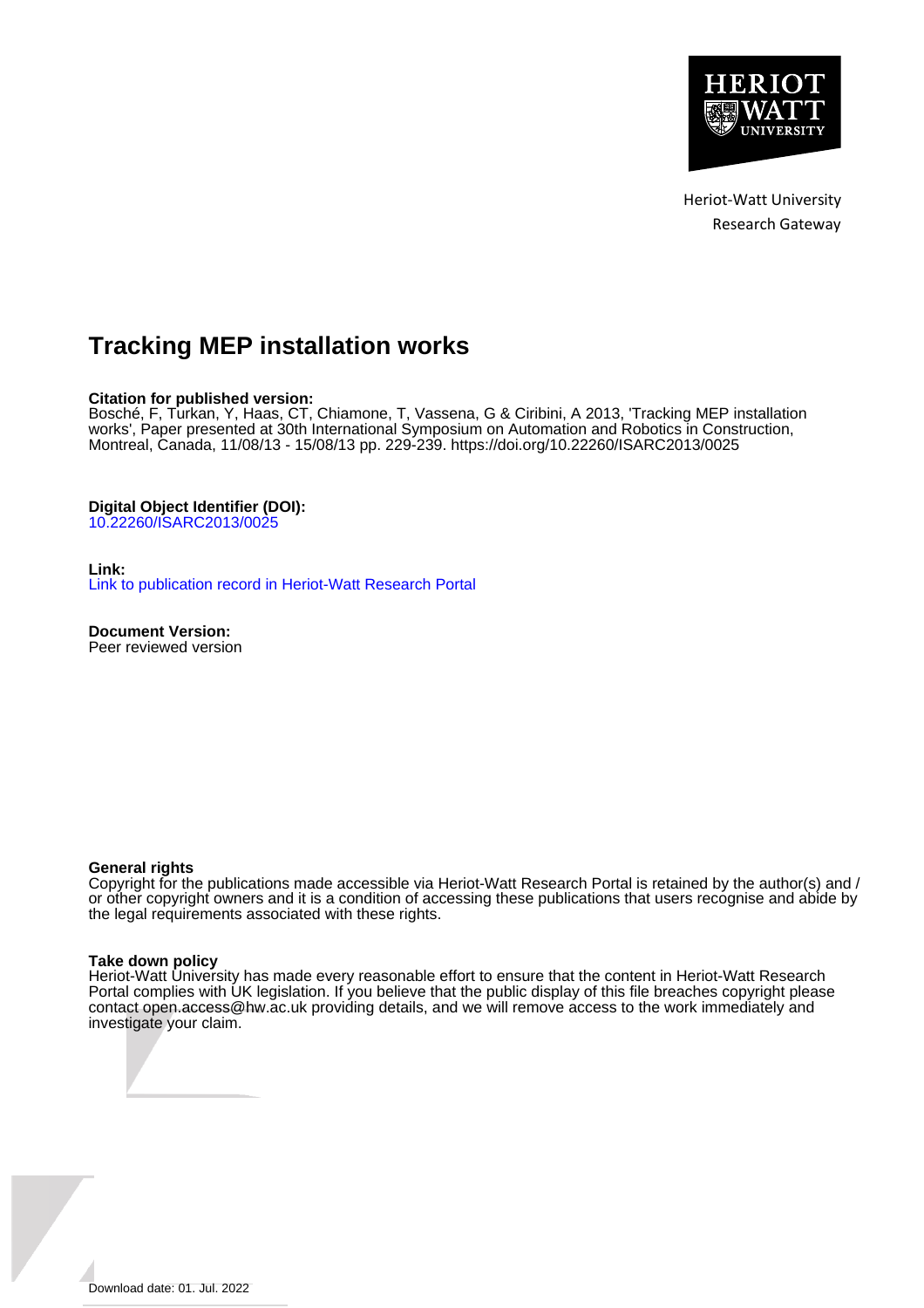# **TRACKING MEP INSTALLATION WORKS**

\*F. Bosché

*Heriot-Watt University, Edinburgh, EH14 4AS, UK (\*Corresponding author: f.n.bosche@hw.a.cuk)*

> Y. Turkan *Iowa State University, Ames, IA, USA*

C.T. Haas *University of Waterloo, Waterloo, ON, Canada*

T. Chiamone, G. Vassena and A. Ciribini *Università degli Studi di Brescia, Brescia, Italy*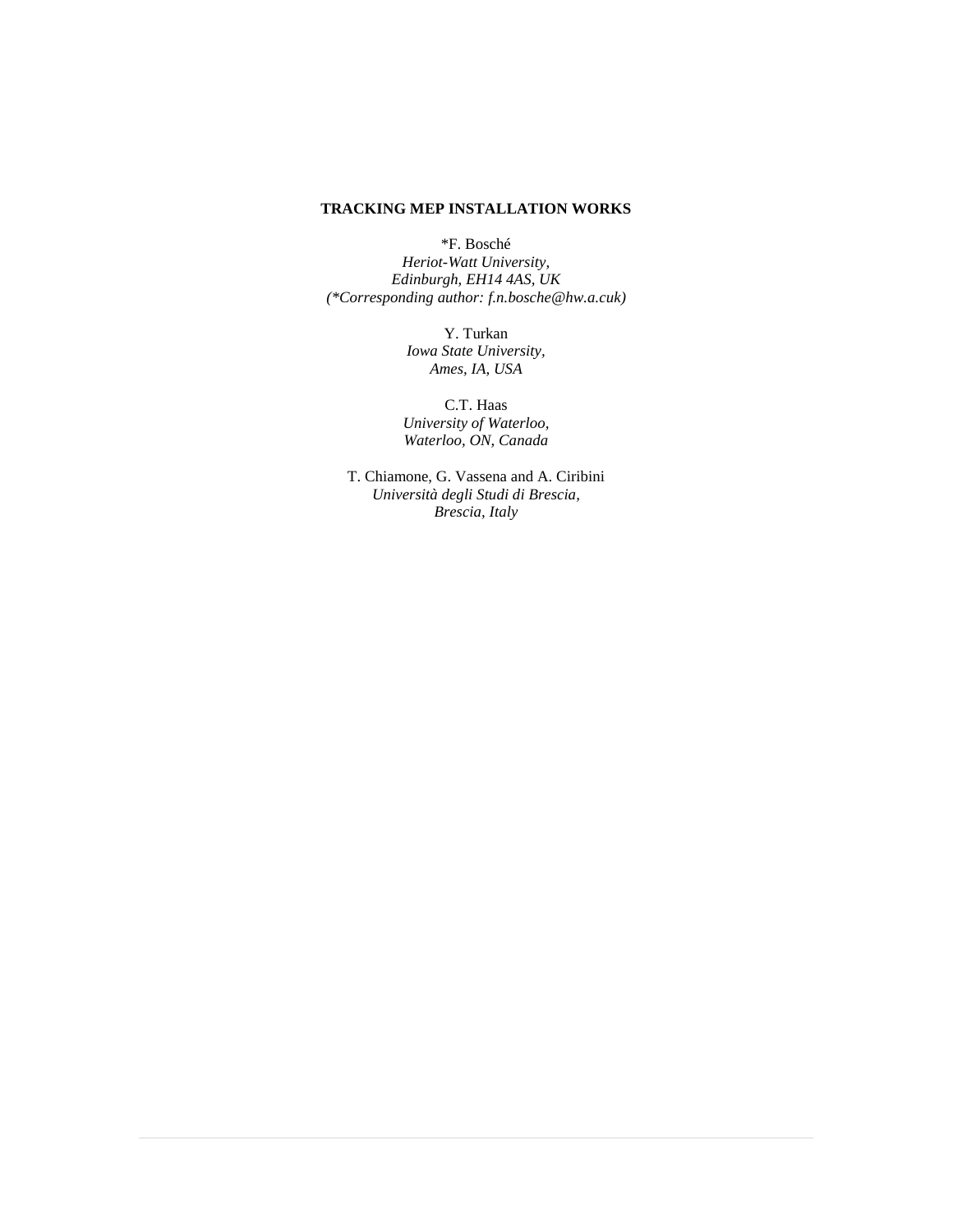## **TRACKING MEP INSTALLATION WORKS**

## **ABSTRACT**

Previous research has shown that "Scan-vs-BIM" systems are powerful to provide valuable information for tracking structural works (progress, quality, safety). However, the transferability of this capability to other construction areas such as MEP works has not been assessed so far. Comparatively, the construction of MEP systems, in particular pipes and ducts, tends to be more flexible with respect to the positioning of individual components, so that Scan-vs-BIM systems could be defeated when tracking MEP installation works. This paper presents recent results on the feasibility and performance of using a Scan-vs-BIM system to track MEP works. The approach followed is presented and then tested with two real-life challenging case studies were conducted simultaneously but totally independently in Canada and Italy. The results show that, as expected, pipes and ducts tend to be more loosely positioned than structural elements leading to a poorer performance of the Scan-vs-BIM system. Nonetheless, it appears that the system works well to assess the level of conformance of site installation works, providing valuable information for estimating emerging performance metrics like "percent built as-designed". In addition, the proposed system could also be useful to accelerate and thus reduce the cost of delivering as-built BIM models for in the case of new builds.

## **KEYWORDS**

Construction, MEP, Scan-vs-BIM, Laser Scanning, as-built status, percent built as designed

## **INTRODUCTION**

## **Progress Tracking in the AEC Industry**

Monitoring progress has traditionally been an extensive manual operation that requires visual inspections be conducted by inspectors relying on personal judgment, and with a high probability of incomplete and inaccurate reports. In the early 2000's, the Architectural-Engineering-Construction/Facility Management (AEC/FM) industry recognized the urgent need for quick and accurate project progress assessment; the way of monitoring progress had to be reinvented and automated.

In order to address this situation, researchers have suggested using different types of new technologies for automating, at least partially, the inspection and assessment process. Investigated technologies mainly include Radio Frequency Identification (RFID) (Grau, 2009; Ergen, 2007; Li, 2011; Pradhan, 2009; Razavi, 2010; Razavi, 2012), Ultra-Wide Band (UWB) (Teizer, 2008; Cheng, 2011; Shahi, 2012; Saidi, 2011), Global Positioning System (GPS) (Grau, 2009), Photogrammetry (Golparvar-Fard, 2009; Golparvar-Fard, 2013), and Three-dimensional Terrestrial Laser Scanning (TLS) (Bosché and Haas, 2008; Kim, 2013; Stone, 2001; Tang, 2010; Tang, 2011).

All these approaches hold much promise for automated progress tracking, but they have so far only focused on a few areas of application: progress in the supply chain (prefabrication and laydown yards), workers' productivity (through location and action tracking), and tracking structural work progress. One of the important areas where tracking could provide significant value but that has not been investigated so far is Mechanical, Electrical and Plumbing (MEP) installation works: HVAC, piping installation, etc. The benefits of efficient tracking of MEP installation works include:

• Early identification of deviations between the as-built and as-design situations, so that remedying actions can be taken before high rework costs are experienced.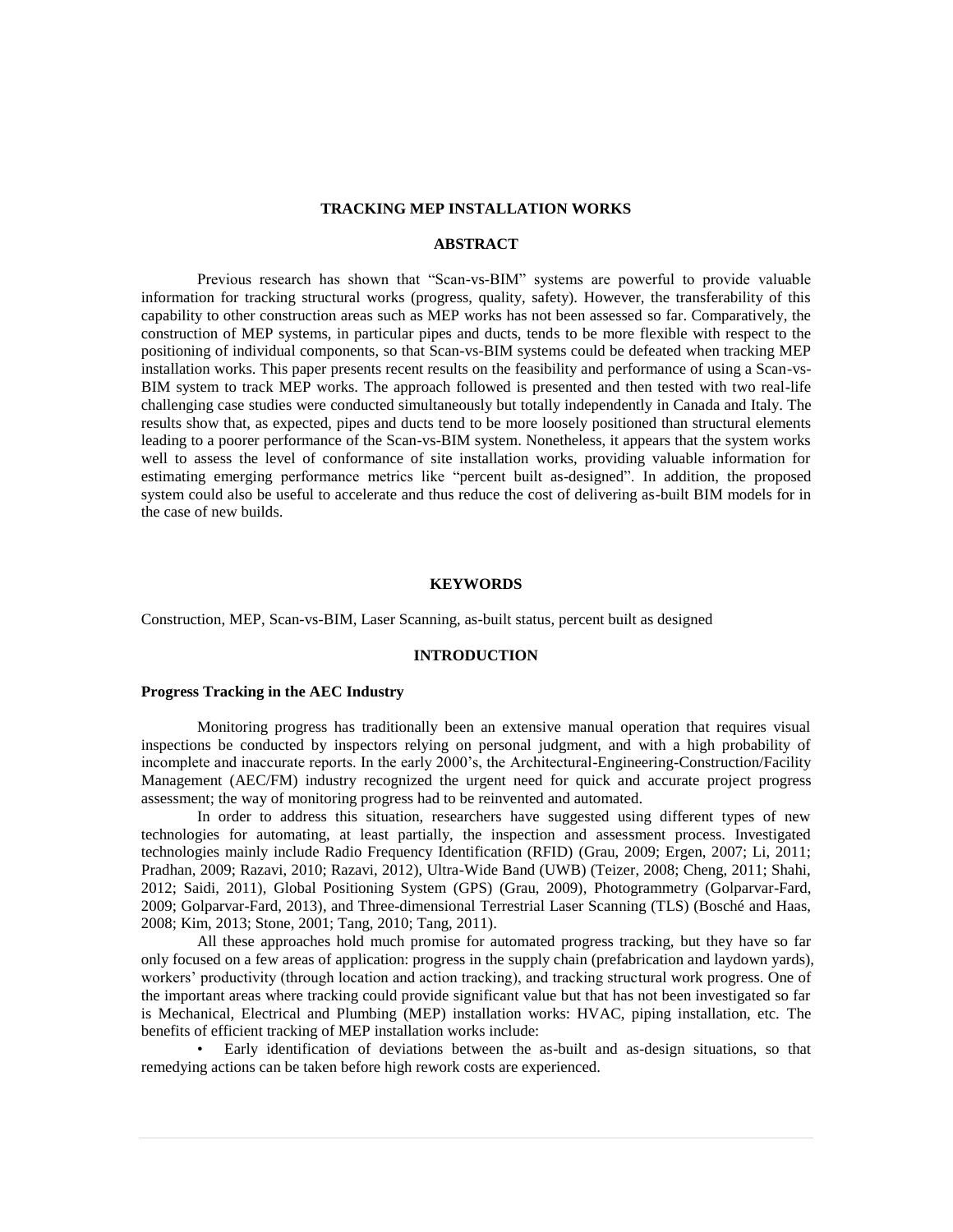• Faster acceptation of work by the main contractor, so that sub-contractors can be paid on time and even earlier than common practice (an important issue with regard to the sustainability of the industry).

Three dimensional (3D) Terrestrial Laser Scanning (TLS), also called LADAR (Laser Detection and Ranging), has been considered by many as the best available technology to capture 3D information on a project with accuracy and speed, with a wide range of applications in the AEC/FM industry (Stone, 2001; Tang, 2011; Jacob, 2008). Laser scanning has been proven to be valuable for construction managers to help them for many tasks such as progress monitoring, quality control and facility/infrastructure management (Biddiscombe, 2005; Bosché, 2008; Lee, 2012; Lijing, 2008; Park, 2007; Qui, 2008; Valero, 2013; Xiong, 2013; Yen, 2008). All these works illustrate the large range of applications of laser scanning technology today, and explain why the market for laser scanning hardware and software has grown exponentially in the last decade. Much of this growth is now focusing on the interface between scanned data and Building Information Models (BIMs).

#### **Scan-to-BIM and Scan-vs-BIM**

One of the main applications of laser scanning today remains what is commonly called *Scan-to-BIM*, which aims to reconstruct as-built 3D BIM models from the acquired 3D point clouds. But, the rapid development of 3D modeling and BIM offers other perspectives: in the case of new builds, by aligning TLS scans of construction sites with project 3D BIM models, control of progress and dimensional quality can be significantly improved in terms of scope, accuracy and speed. We call this approach: *Scan-vs-BIM*.

Recent work has shown that object-based recognition techniques based on Scan-vs-BIM frameworks indeed enable the recognition of 3D BIM objects in TLS data for supporting progress and dimensional quality control (Bosché, 2008; Bosché, 2009; Kim, 2013; Tang, 2011; Turkan, 2011; Turkan, 2013). Similar approaches are also investigated using 3D point clouds generated through photogrammetry instead of TLS (Golparvar-Fard, 2009; Golparvar-Fard, 2013).

#### **Contribution**

While the potential of Scan-vs-BIM frameworks has already been demonstrated for structural work control, no research results have yet been reported on whether such approach actually works for other areas of construction, in particular MEP installation works. Such investigation is necessary because, contrary to structural works, the installation of MEP systems in practice is much more flexible with respect to the locations of the individual elements and routes.

This paper presents experiment results on the assessment of the effectiveness of a Scan-vs-BIM framework to control MEP works through real-life case studies. Two sets of experiments are reported. They both used the Scan-vs-BIM system developed by Bosché et al. (2008; 2009), but were conducted totally independently from one another in Canada and Italy. It is thus expected that the results obtained give reliable insight the overall aim of the research.

## **THE APPROACH**

In this section, we summarize the Scan-vs-BIM object recognition system proposed by Bosché et al. (2008; 2009) and how it is used to recognize progress of MEP pipe and duct installation activities.

## **Registration**

The first (and most critical) step of the Scan-vs-BIM approach consists in aligning the 3D point clouds in the same coordinate system as the 3D model; this is commonly called registration. This should normally be performed using site benchmarks. If structural works have been successfully controlled, it is also possible to use the building structure as natural landmarks for the registration, e.g using the planebased registration approach presented in (Bosché, 2011).

## **Object Recognition**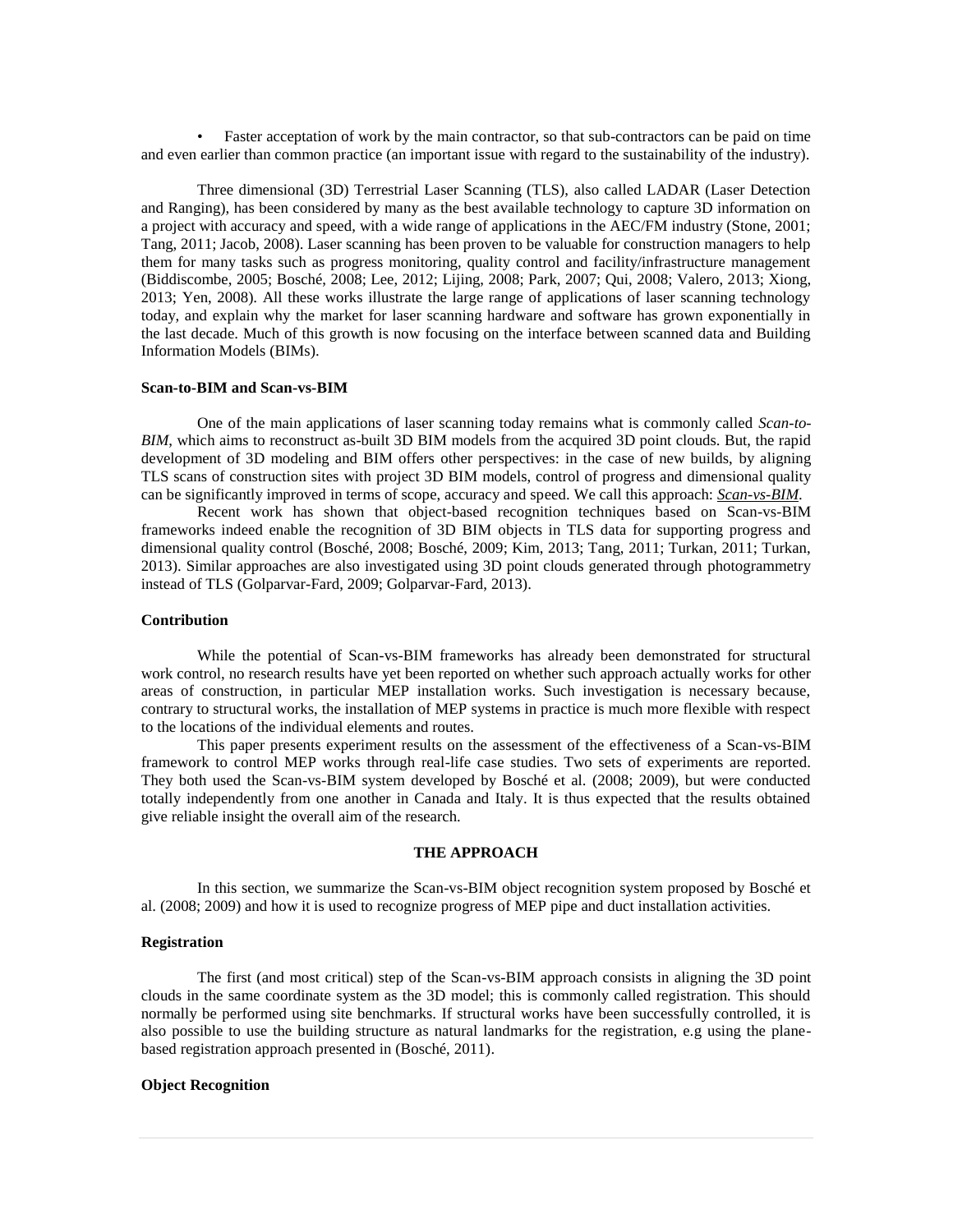Once registration is completed for all available scans, as-built objects can be recognized in the combined point cloud. The recognition algorithm has four steps:

1 – *Matching/Recognized* Point Clouds: For each scan, each point is matched with a 3D model object. Matching is done by projecting the point orthogonally on the surfaces of all  $N_{\text{Obj}}$  objects of the 3D BIM model. The closest surface is identified, and if the distance to that surface,  $\delta$ , is lower than a threshold  $\delta_{\text{max}}$ , and the difference between the point and object surface normal vectors,  $\alpha$ , is lower than a threshold  $\alpha_{\text{max}}$ , then the point is considered matched to the corresponding object. The result of this process is a segmentation of each initial scan into  $N_{\text{Obj}}+1$  point clouds; one per object that includes all the points matched to that object as well as a one containing all the points not matched to any model object. We call the latter the "*NonModel*" point cloud.

2 - *Occluding* Point Clouds: For each as-built scan, the *NonModel* point cloud is further processed to identify the *NonModel* points that lay between the scanner and 3D model objects. The result of this process is not just an overall occlusion point cloud, but also its segmentation into  $N_{\text{Obj}}$  point clouds; one per object that includes all the points occluding that object.

3 - *As-planned* Point Clouds: For each scan, a corresponding *virtual* as-planned scan is calculated. This is done using the 3D model and the same scanner's location and scan resolution as one of the actual (as-built) scan obtained from the registration process. Each as-planned point is calculated by projecting a ray from the scanner onto the 3D model. The result of this process is not just an as-planned scan, but also its segmentation into  $N_{Obj}$  point clouds; one per object that includes all the points matched to that object. Note that we do not retain any *NonModel* as-planned point cloud.

4 - Object Recognition: The results of the first three steps are finally aggregated. Each model object then has:

- A matched (or recognized) point cloud containing all the scanned points matched to that object.
- An occlusion point cloud containing all the points occluding that object.
- An as-planned point cloud containing all the as-planned points matched to that object.

We then convert these point clouds into corresponding surface areas by adding up the surfaces covered by each point in each point cloud – for details, see (Bosché, 2009). The result is for each model object:

- $\bullet$  A matched/recognized surface area,  $S_{recognized}$ .
- An occlusion surface area,  $S_{\text{occluded}}$ .
- $\bullet$  An as-planned surface area,  $S_{planned}$ .

These surface areas allow the calculation of different metrics regarding the recognisability (occlusion) and recognition of each object, namely:

$$
\%_{recognized} = S_{recognized} / S_{recognizable} = S_{recognized} / (S_{planned} - S_{occluded})
$$
  

$$
\%_{confidence} = S^{w}_{recognized} / S_{recognizable} = S^{w}_{recognized} / (S_{planned} - S_{occluded})
$$
  
with 
$$
S^{w}_{recognized} = \sum_{i \in [1;n]} (1 - |\delta_i/\delta_{max}|^2) S_i
$$

S<sup>w</sup><sub>recognized</sub> is a weighted recognized surface where the contribution of each point to the recognized surface is weighted based on the quality of its matching (distance).

We use S<sub>recognized</sub> and %<sub>recognized</sub> to infer the recognition of each object using the following rule:

**If** (( $S_{\text{recompized}} \ge S_{\text{min}}$ ) **or** (% $_{\text{recompized}} > %$ <sup>r</sup><sub>min</sub>)), **then** the object is considered recognized.

We typically define  $S_{\text{min}} = 500 \text{cm}^2$  and  $\%_{\text{min}} = 50\%$ . This rule enables the recognition of both large and small (i.e. for which S<sub>recognizable</sub><S<sub>min</sub>). Furthermore, the values are chosen large enough to ensure that objects are recognized only if there is sufficient support from the point clouds.

Finally, %<sub>confidence</sub> extends %<sub>recognized</sub> by taking account for the deviation between the as-built and designed positioned of objects, and can be as a measure of the level of recognition in the recognition of each object.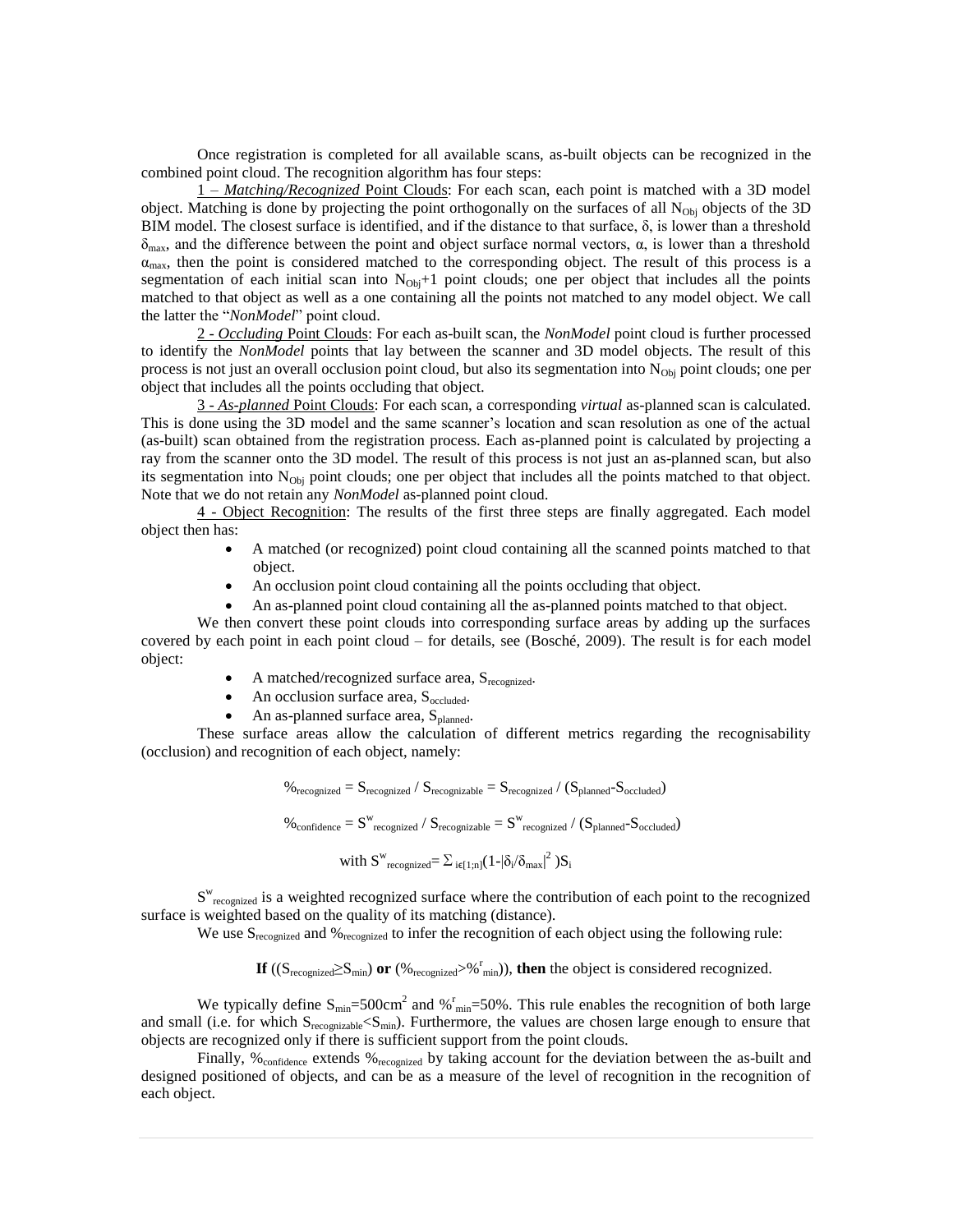#### **EXPERIMENTS**

Experiments have been conducted using real life case studies to evaluate the performance of the proposed approach. Two different sets of experiments were conducted in parallel but entirely independently from one another: one in Canada, the other in Italy. The results obtained for each of them are presented below. Section 4 will then discuss the overall outcome of the experiments.

## **Canadian Experiment**

The project for which data was acquired is the Engineering VI Building at the University of Waterloo, a five-storey, 100,000-square-foot building that is designed to shelter the Chemical Engineering Department of the university. The attention of this study was focused on the 31.0m x 3.4m service corridor of the 5th floor of the building because of the abundance of pipes coming from the lower levels and going all the way up to the penthouse.

The data collected includes: (1) 2D CAD drawings from that the authors followed to create a 3D model (Figure 1a); (2) a set of six TLS scans acquired on February  $5<sup>th</sup>$  2011 with a FARO Laser Scanner LS 880 HE [37] and covering the entire length of the corridor (Figure 1b). Each scan contains about 1,000,000 points.



Figure 1: The 3D model (a) and 6 scans (b) for the 5th floor service corridor of the E6 Building.

Figure 2(a) shows the result of a manual analysis of the combined point cloud to identify the actual presence of the different mechanical objects. This information is used solely as ground truth for the calculation of its performance detailed below.

Figure 2(b) then illustrates the object recognition results for  $\delta_{\text{max}}=30$ mm and  $S_{\text{min}}=500$ cm<sup>2</sup> (additional experiments not reported here have shown that this value of  $\delta_{\text{max}}$ , the most critical of the two parameters, is most appropriate). It highlights which objects are correctly recognized (true positive; TP), incorrectly recognized (false positive; FP), correctly not recognized (true negative; TN) and incorrectly not recognized (false negative; FN). Table 1 summarizes the results of Figure 2, and leads to a Recall rate of 81% and a Precision rate of 96%.

Figure 2(c) details the level of confidence reported by the software for all correctly recognized objects (TP). In this figure, objects are colored based on %recognized and grouped in four categories of level of confidence: High  $(50\% < \frac{1}{2}$  recognized); Medium-low  $(5\% < \frac{1}{2}$  recognized $(50\%)$ ; Very low  $(\%_{recognized} < 5\%)$ . These categories were defined ad-hoc and were found to be quite representative of the different situations encountered.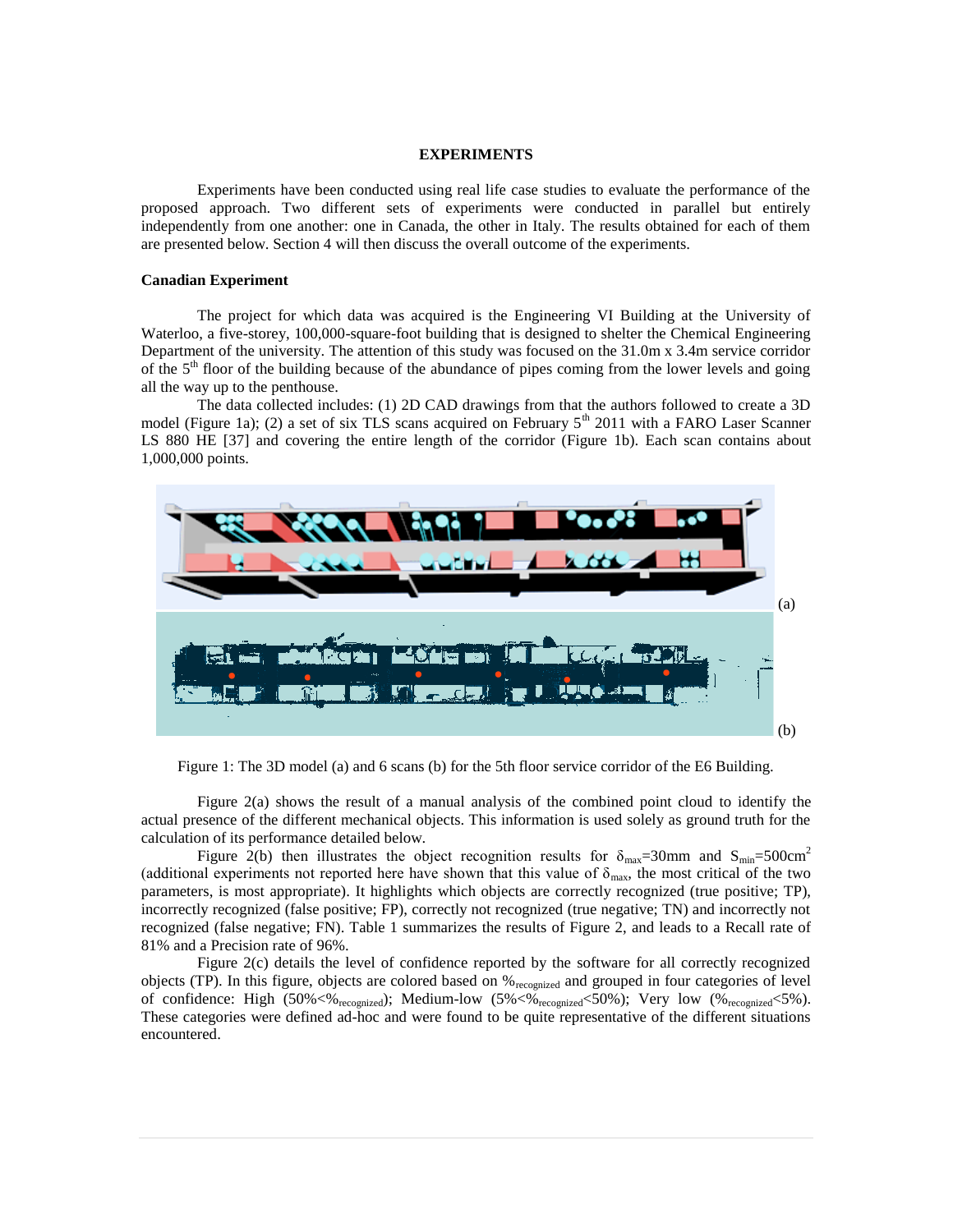

Figure 2: Experiment results for the Canadian experiment:

(a) Manual analysis of the presence of mechanical elements in the point cloud: Yellow: element present; Blue: element absent.

(b) Mechanical elements recognition result for  $\delta_{\text{max}} = 30$ mm and  $S_{\text{min}} = 500 \text{cm}^2$ : Green: true positive; Red: false negative; Blue: true negative; Magenta: false positive.

(c) Level of confidence, based on %recognized, for all the recognized elements: Green: high level of conference (50% $\ll$ %<sub>recognized</sub>); Turquoise: medium-low level of confidence (5% $\ll$ %<sub>recognized</sub> $\ll$ 50%) ; Blue: very low level of confidence  $(\%_{\text{recompized}} < 5\%)$ .

|  |  |  | Table 1 – Object recognition results for the Canadian experiment. |
|--|--|--|-------------------------------------------------------------------|
|  |  |  |                                                                   |

| As-built | Recognized state |        |  |  |
|----------|------------------|--------|--|--|
| state    | Present          | Absent |  |  |
| Present  | 26               | 6      |  |  |
| Absent   |                  | 39     |  |  |

The high precision rate above illustrates the robustness of the system with regard to false positives. This is mainly explained by the combination of the distance and normal vector criteria in the point matching procedure that increase the likelihood that points are correctly matched. For a false positive to occur, an object would need to be located in a way that its surface is aligned with the designed surface of another object. While this still occurs once in this experiment, it can be noted that the confidence level reported by the system for that object is actually very low. This suggests that the confidence level can play an important role in avoiding false positives, and could even be used as an additional criterion in the recognition rule.

The recall rate, while not very low, is disappointing particularly when compared with performances obtained in previous research on tracking structural work, where recall (and precision) achieved nearly 100% (Bosché, 2009; Turkan, 2011). Furthermore, the level of confidence reported for the correctly recognized objects is generally quite low  $\ll$  50% for most objects), which is also poor in comparison with results obtained for structural elements. These results are explained by the fact that, as was anticipated, installation of mechanical elements is geometrically less constrained than that of structural elements, so that the actual and designed poses of some mechanical elements may differ. Two of the false negatives are illustrated in Figure 3(c) below.

Despite these disappointing recall results, it is worth noting that there appears to be a good correlation between the actual level of deviation between the as-built and designed poses of objects and the reported levels of confidence, %confidence (see examples in Figure 3). The value of this observation is discussed further in Section *Discussion and Conclusion*.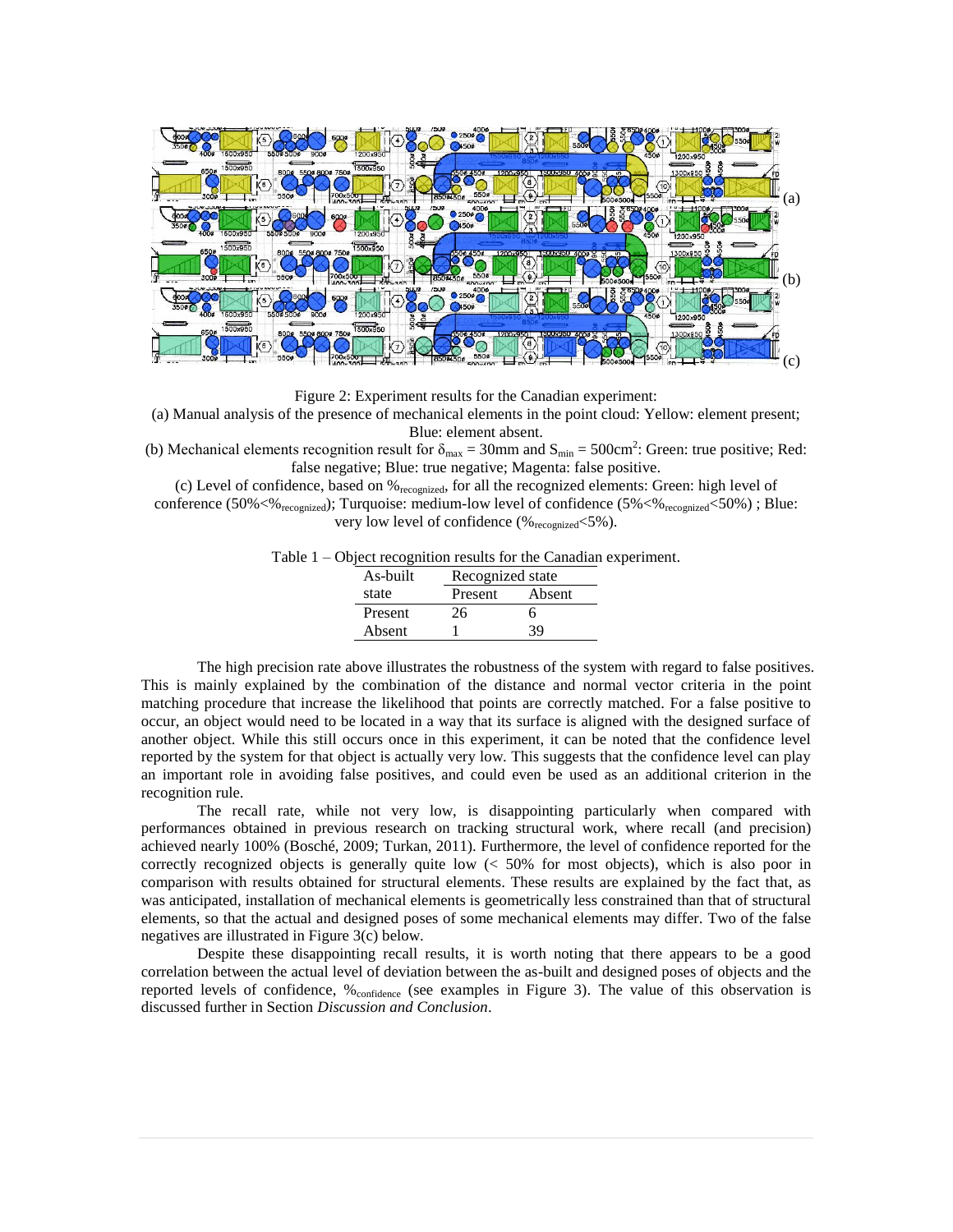

Figure 3: Correlation between level of confidence, % <sub>confidence</sub>, and deviation between as-built and asplanned poses of elements. The actual pose of each element (in the point cloud) is highlighted in transparent orange. Top row: Elements recognized with high level of confidence; Middle row: Elements recognized with medium-low level of confidence; Bottom row: Elements not recognized (false negatives).

#### **Italian Experiment**

A great Hospital located in the North of Italy is the construction site object of the study. The main block extends over an area of 35,000 square meters and includes the whole construction of four buildings and the complete restoration of a fifth. The collected data includes first of all 2D drawings, from which the structure has been translated into a 3D BIM model. The structures are modeled using Autodesk® Revit® Structure, whereas some parts of the plant facilities (pipeline and ducts) are modeled using Autodesk® Revit® MEP. The survey campaign was performed on May and June 2012 using a Faro Focus 3D Laser Scanner. Each scan is acquired with a 1/8 resolution ratio and contains about 1,000,000 points. This resolution is chosen in order to reduce the period of data recording (about 2'30") and the interference with construction site works. The survey area chosen for this study covers the  $2<sup>nd</sup>$  basement of the building under construction, because of a large number of air conditioning ducts and plumbing laid on them (Figure 4). Three scans of the basement were acquired and used for the experiment.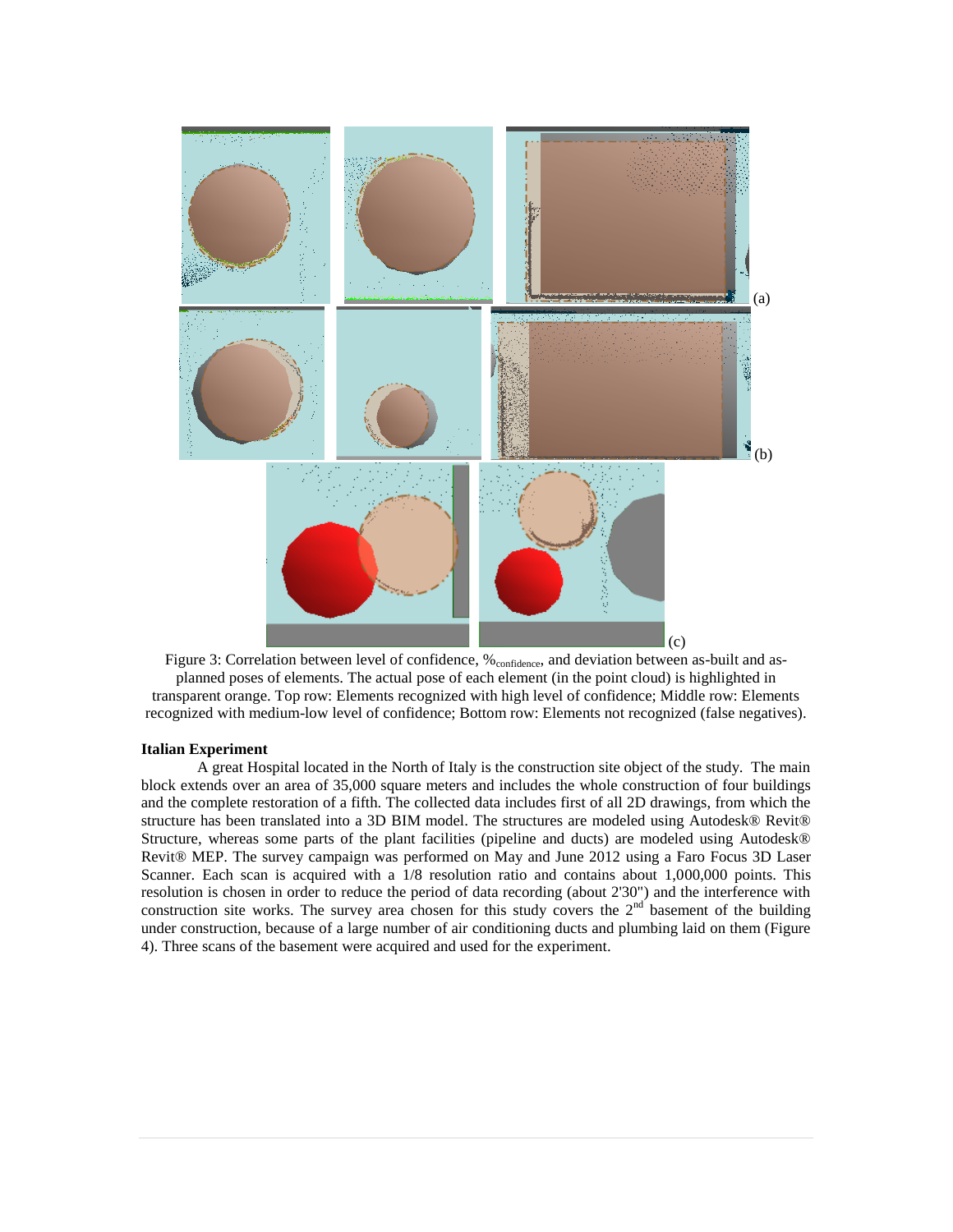

Figure 4: The 3D model (left) and the scans (right) for the service area in the  $2<sup>nd</sup>$  basement.

Figure 5 illustrates the object recognition results. It draws attention to which objects are correctly recognized (green) and incorrectly not recognized (red). The parameters used in the object recognition analysis are  $\delta_{\text{max}}$ =30mm,  $S_{\text{min}}$ =300cm<sup>2</sup> and %<sub>min</sub>=50% (the chosen value for  $S_{\text{min}}$  is slightly smaller than for the Canadian experiment because of the smaller sizes of the pipes). Table 2 sums up the object recognition results, which lead to a recall rate of 32% and precision rate of 100%. Note that these results consider pipes, elbows and valves.



Figure 5: Object recognition (a) and level of confidence (b) for the Italian experiment.

| $\epsilon$ – Object recognition results for the italian ex- |                  |        |  |  |  |  |  |
|-------------------------------------------------------------|------------------|--------|--|--|--|--|--|
| As-built                                                    | Recognized state |        |  |  |  |  |  |
| <b>State</b>                                                | Present          | Absent |  |  |  |  |  |
| Present                                                     | 73               | 152    |  |  |  |  |  |
| Absent                                                      |                  |        |  |  |  |  |  |

Table 2 – Object recognition results for the Italian experiment.

These results lead to a similar conclusion to that obtained with the Canadian experiment. First of all, the perfect precision rate further demonstrates the robustness of the system with regard to false positives. However, the recall rate is even worse than for the Canadian experiment and is explained by two things: (1) as for the Canadian experiment, the flexibility in MEP installation works has led to situations where pipes are too far from their expected pose for the system to recognize them; the impact of this made worse here due to the smaller sizes of the pipes; (2) the combination of the small number of scans acquired, the density of pipes and their small sizes lead to significant occlusions and very small *recognizable* surfaces for a number of pipes. With more scans acquired at critical locations, the authors estimate that the recall could have increased to around 60%.

In addition, the Italian experiment confirms that the level of confidence  $\%$  confidence is often low, even for correctly recognized objects (see Figure 5(b)). However, the same observation is made that the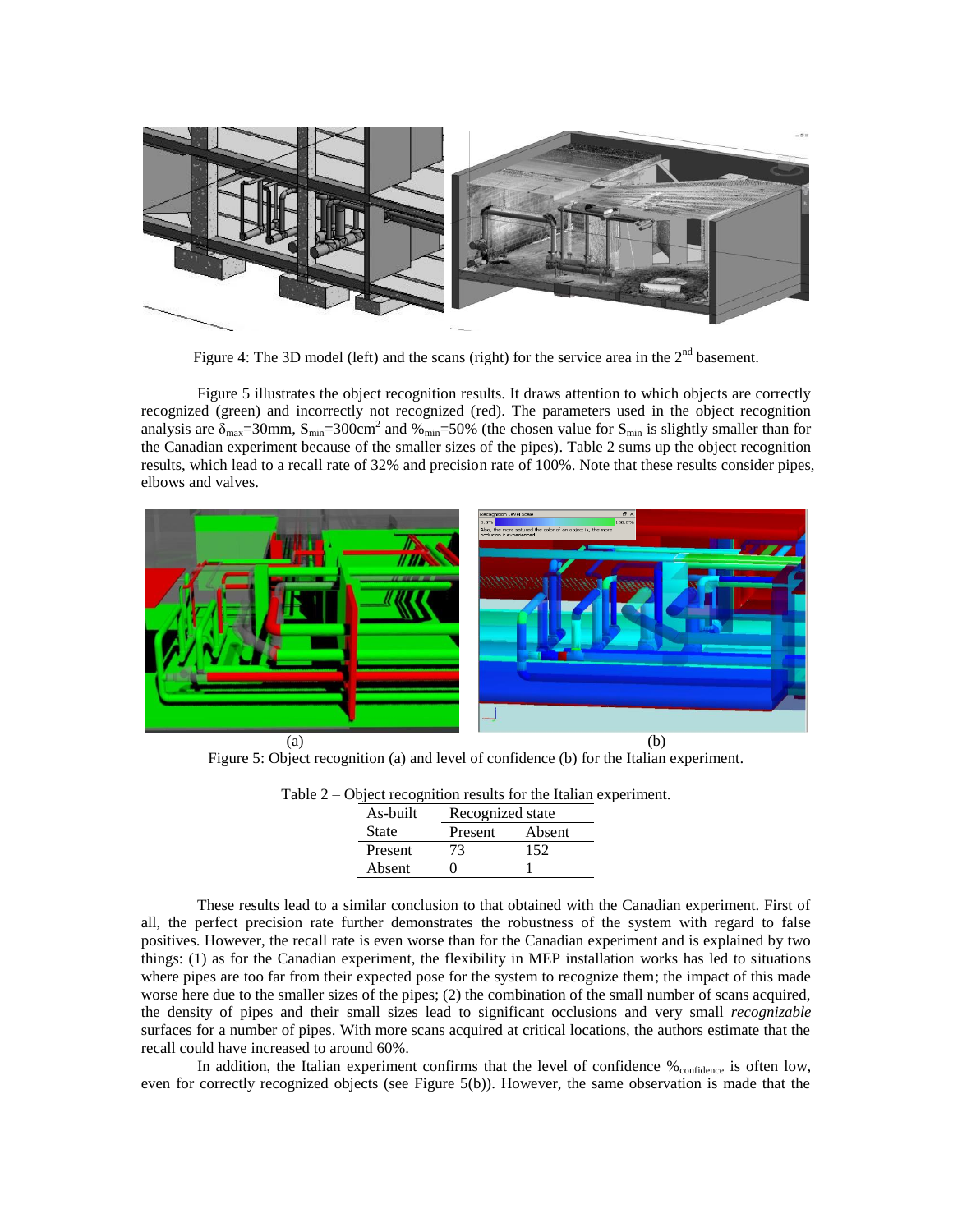automatically calculated confidence level appears to be a good indicator of the amount of deviations between the as-built and designed pose of objects. Figure 6 illustrates deviations typically observed between the scans' point clouds and the project 3D model.



Figure 6: Two vertical cross-sections visualizing the comparison between the scanned data and 3D model for the  $2<sup>nd</sup>$  basement.

## **DISCUSSION AND CONCLUSION**

Two parallel and independent experiments have been conducted to assess the performance of a Scan-vs-BIM framework to track MEP works on construction projects. The results are generally disappointing and are explained by the geometrical flexibility typically given to MEP installation work. As a result, it is anticipated that automatically tracking MEP works using TLS data should be achieved by combining a Scan-vs-BIM approach with more active object recognition techniques based on geometry (e.g. cylinder, planes) and appearance (material) recognition algorithms.

Nonetheless, the high precision rates and the fact that the level of confidence appears to be a good indicator of the amount of deviations between the as-built and designed poses of objects suggest that the proposed approach could be useful for two other valuable applications:

- **"Percent built as designed"**: "Percent built as designed" is a performance criterion emerging in practice. In essence it aims at estimating quality performance, by quantifying the overall deviation between the designed and as-built state of projects. The proposed could enable the automated estimation of such performance criterion, with focus on geometry/dimensions.
- **Delivery of true as-built BIM model**: Operation & Maintenance (O&M) managers tend not to trust old or recent drawings (including BIM models) produced by the design team because of discrepancies with the actually built facilities. In order to have BIM models usable for O&M, scan-to-BIM procedures are employed to produce accurate models. However, the authors argue that, while existing drawings may not be perfect, experiments show that they are generally not entirely wrong. Integrating the proposed Scan-vs-BIM system within as-built modelling frameworks would enable modellers to rapidly identify which objects are built as designed and thus don't need to be remodelled. By focusing only on those elements that deviate or are missing from design models, a significant amount of modelling time and cost could be saved.

Future work will focus on experimentally assessing the value of the proposed Scan-vs-BIM framework for the two applications above. Furthermore, it is worth noting the Canadian and Italian experiments used MEP works for which little pre-fabrication was used, which explains the observed deviations. For project using off-site pre-fabrication and sub-assembly, it is expected that smaller deviations be observed, in which the proposed approach may demonstrate much higher performance. Corresponding data will be acquired to investigate whether such improved performance is indeed achieved.

## **REFERENCES**

Biddiscombe, P. (2005). *3D Laser scan tunnel inspections keep expressway infrastructure project on schedule, TrimbleTM Navigation*, White Paper.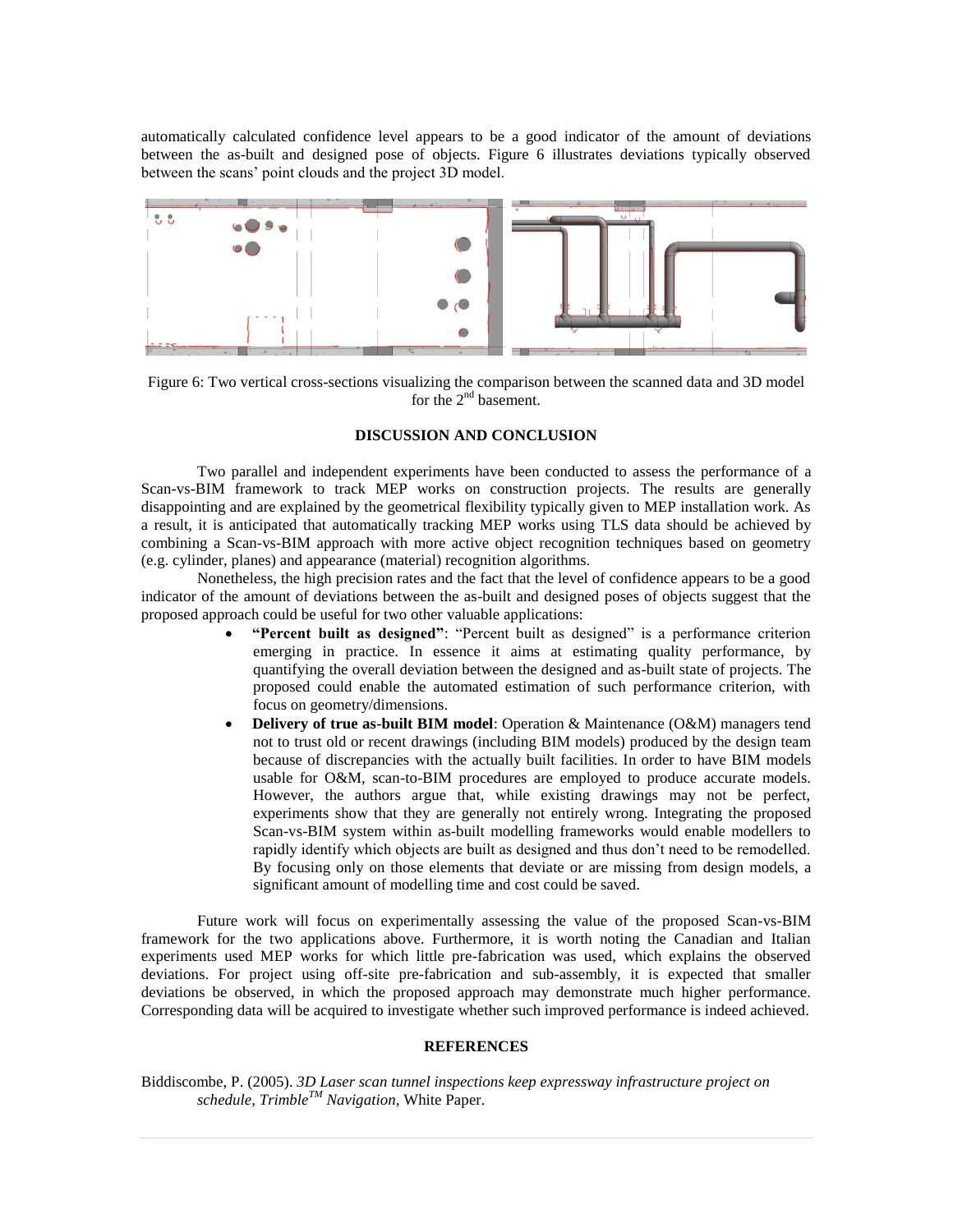- Bosché, F., Haas, C.T. (2008). Automated retrieval of 3D CAD model objects in construction range images, *Automation in Construction*, 17, pp. 499-512.
- Bosché, F. (2009). Automated recognition of 3D CAD model objects and calculation of as-built dimensions for dimensional compliance control in construction, *Advanced Engineering Informatics*, 24, pp. 107-118.
- Bosché, F. (2011). Plane-based Coarse Registration of 3D Laser Scans with 4D Models, Advanced Engineering Informatics, 26, pp. 90-102.
- Cheng, T., Venugopal, M., Teizer, J., Vela, P.A. (2011). Performance evaluation of ultra-wideband technology for construction resource location tracking in harsh environments, *Automation in Construction*, 20, pp.1173-1184.
- Ergen, E., Akinci, B., Sacks, R. (2007). Life-cycle data management of engineered-to-order components using radio frequency identification, *Automation in Construction*, 21, pp. 356-366.
- Golparvar-Fard, M., Pena-Mora, F., Savarese, S. (2009). Application of D4AR A 4-Dimensional augmented reality model for automating construction progress monitoring data collection, processing and communication, *Journal of Information Technology in Construction*, 14, pp. 129- 153.
- Golparvar-Fard, M., Peña-Mora, F., Savarese, S. (2013). Automated progress monitoring using unordered daily construction photographs and IFC-based Building Information Models, *ASCE Journal of Computing in Civil Engineering*, in press.
- Grau, D., Caldas, C. H., Haas, C. T., Goodrum, P. M., Gong, J. (2009). Assessing the impact of materials tracking technologies on construction craft productivity, *Automation in Construction*, 18, pp. 903- 911.
- Jacobs G. (2008). 3D scanning: Using multiple laser scanners on projects, Professional Surveyor Magazine, 28.
- Kim, C., Son, H., Kim, C. (2013). Automated construction progress measurement using a 4D building information model and 3D data, *Automation in Construction*, 31, pp. 75-82.
- Lee, J., Kim, C., Son, H., Kim, C.-H. (2012). Automated pipeline extraction for modeling from laser scanned data, *International Symposium on Automation and Robotics in Construction (ISARC)*, Eindhoven, the Netherlands.
- Li, N., Becerik-Gerber, B. (2011). Performance-based evaluation of RFID-based Indoor Location Sensing Solutions for the Built Environment, *Journal of Advanced Engineering Informatics*, 25 (3), pp. 535–546.
- Lijing, B., Zhengpeng, Z. (2008). Application of point clouds from terrestrial 3D laser scanner for deformation measurements, *The International Archives of the Photogrammetry, Remote Sensing and Spatial Information Sciences*, 37.
- Park, H.S., Lee, H.M., Adeli, H., Lee, I. (2007). A new approach for health monitoring of structures: terrestrial laser scanning, *Journal of Computer Aided Civil and Infrastructure Engineering*, 22, pp.19-30.